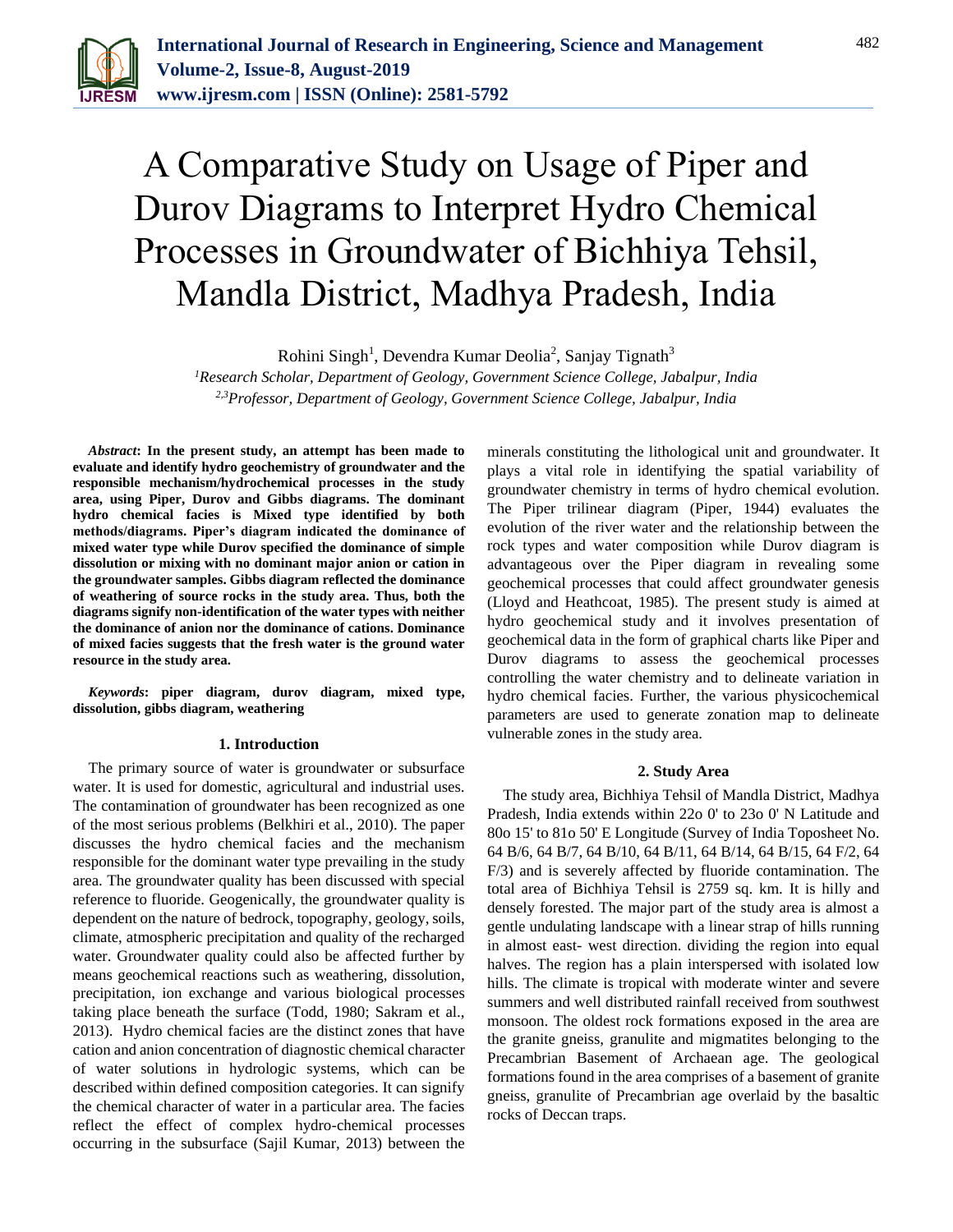

# **3. Material and Method**

A total of 110 water samples are collected from different bore wells, within the study area and the spatial (longitude, latitude and elevation) details are recorded and located in map using GIS (Map 1). A hand-held Garmin GPS is used to note the well location of the samples with respect to latitude, longitude and altitude. The Physico-Chemical analysis is conducted in accordance with the standards of American Public Health Association APHA (1995). The results obtained are evaluated in accordance with the drinking water standards prescribed as IS: 105000 (BIS 1998). The physico-chemical data of the groundwater samples of the study area is subjected to graphical treatment by plotting them in Piper Trilinear Diagram (Figure 1) and Durov diagram (Figure 2) using Rockware16 software for better understanding of hydro geochemistry, water quality and its evaluation by comparing the water types. Gibbs Diagram is plotted to analyze the mechanism/ hydro geochemical processes prevailing in the study area.



Map. 1. Sample Locations in the Study area

## **4. Results and discussion**

The major sequence of cation dominance in the groundwater of the study area has the order  $Na^+ > Ca^{2+} > Mg^{2+} > K^+$  (Table 1). The major cations concentration  $(Na^+, Ca^{2+}, Mg^{2+}, K^+)$  in all the groundwater samples are within the permissible limits of BIS (1998) and WHO (1996, 2004) for drinking water standards. The major sequence of anion dominance in ground water of the study area has the order  $HCO^-_3 > Cl^- > SO_4^{2-} > CO^ 3 > F$ . Concentration of HCO<sup>-</sup> $3$  is highest in the groundwater samples followed by Cl<sup>-</sup>,  $SO_4^2$  and F<sup>-</sup> in the order of decreasing abundance. The hydrochemical parameters along with the range and average are given in Table 1.

The chemical analysis data of the groundwater samples of the study area, indicates that Fluoride is the only constituent in the

Table 1 Range and Average of hydrochemical parameters (all concentration in mg/L except pH and EC)

| (an concentration in mg/L except $p_n$ and $E(f)$ ) |          |         |              |
|-----------------------------------------------------|----------|---------|--------------|
| Parameter                                           | Minimum  | Maximum | Mean/Average |
| EC                                                  | 34       | 1501    | 431.48       |
| pН                                                  | 6.85     | 8.85    | 7.85         |
| F                                                   | $\Omega$ | 6       | 0.97         |
| Ca                                                  | 5        | 72      | 34.30        |
| Mg                                                  | 4        | 55      | 16.66        |
| Na                                                  | 58       | 91      | 75.96        |
| K                                                   | 0.6      | 1       | 0.82         |
| CO <sub>3</sub>                                     | $\Omega$ | 22      | 9.70         |
| HCO <sub>3</sub>                                    | 60       | 360     | 179.13       |
| $Cl^-$                                              | $\Omega$ | 200     | 74.52        |
| $SO_4$                                              | $\theta$ | 66.6    | 20.14        |
| <b>TDS</b>                                          | 39       | 747     | 225.86       |
| <b>Total Hardness</b>                               | 32       | 440     | 170.94       |

groundwater samples of the study area that is in excess and is above the permissible limit of 1.5 mg/l. Fluoride is imperative in little quantity to supply necessary minerals for the development of bones and tooth enamel (Bell and Ludwig, 1970); (Fung et al., 1999); (Shomar et al., 2004). The presence of Fluoride, in quantities both less or excess of limits is a serious matter of concern from public health point of view. In India, 19 states are found to have high concentration of Fluoride in underground water (CGWB, 2010). Areas with semi-arid climate, crystalline igneous rocks and alkaline soils are mostly affected by high Fluoride (Handa, 1975). In other words, bedrock mineralogy, is in general, the primary factor for the variations in Fluoride content of groundwater (Chae et al; 2007). The contamination of groundwater with Fluoride is a function of different factors like pH, concentration of calcium and bicarbonate ions in groundwater etc. (Chandra et al., 1981; Largent, 1961).

#### **5. Hydro geochemical facies**

In India and various parts of the world, numerous studies have been carried out to assess the geochemical characteristics of groundwater (Graniel et al. 1999; Umar and Sami Ahmad, 2000).

The geochemical evolution of groundwater can be better understood by constructing Piper (1944) trilinear diagram and Durov (1948) plot. Therefore, the hydrochemical data of the analyzed samples collected from the study area are plotted on Piper Trilinear and Durov diagram using Rockwork16 software, for visual comparison, delineation of hydrochemical facies and type deduction of mechanism that controls the geochemistry of groundwater in the study area.

The Piper trilinear diagram illustrates the relative concentrations of cations (left diagram) and anions (right diagram) in each sample. For the purpose of a Piper diagram, the cations are grouped into three major divisions: Sodium  $(Na<sup>+</sup>)$  plus Potassium  $(K<sup>+</sup>)$ , Calcium  $(Ca<sup>++</sup>)$ , and Magnesium (Mg++). The Anions are similarly grouped into three major categories: Bicarbonate  $(HCO<sub>3</sub>)$  plus Carbonate  $(CO<sub>3</sub>^-)$ , Sulfate  $(SO<sub>4</sub>^-)$ , and Chloride (Cl). Each sample will be represented by a point in each trilinear diagram. Concentrations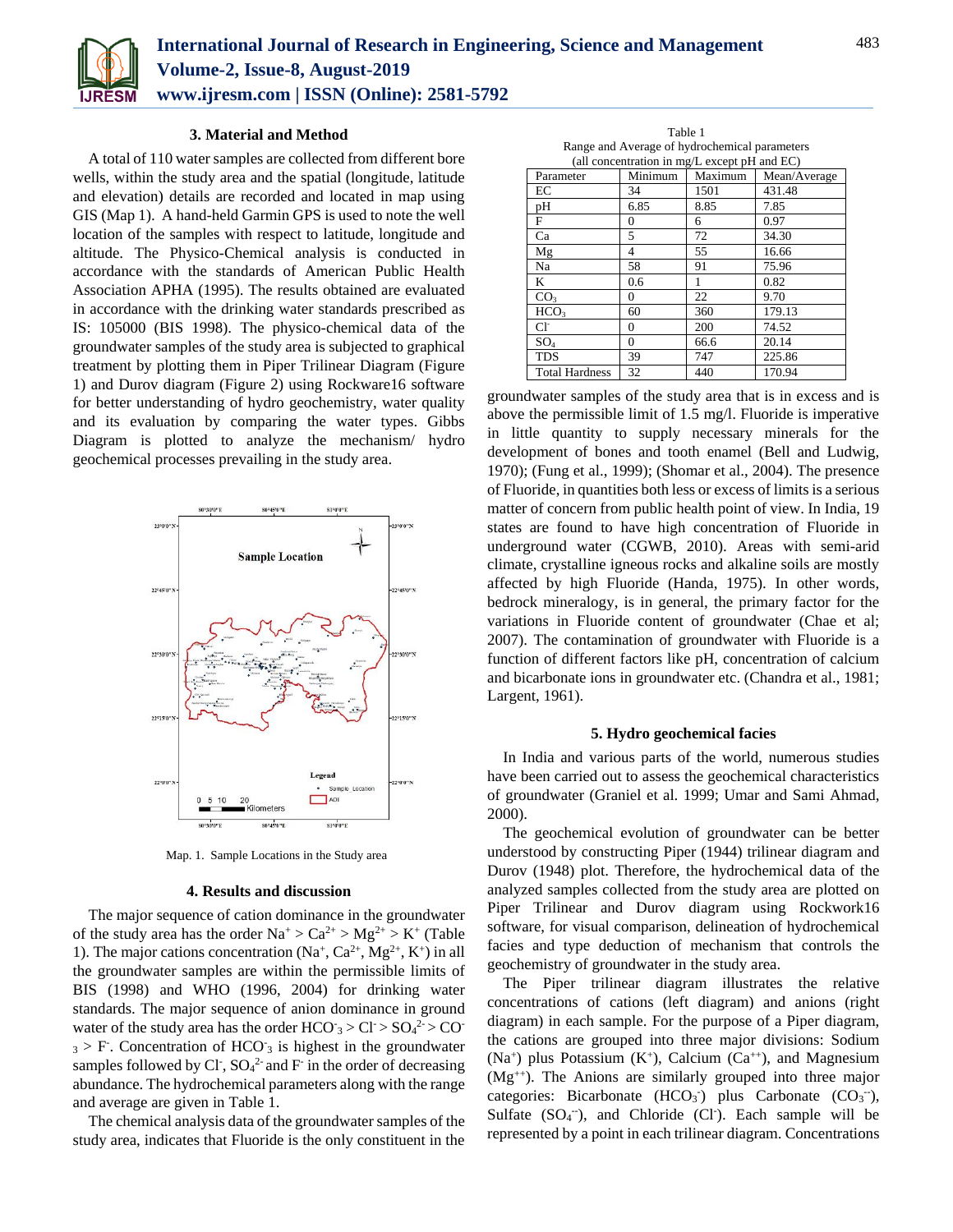

entered in the source data file in units of milligrams per liter are converted to milli-equivalents per liter for display on the diagram.

The diamond field is designed to show both anion and cation groups. For each sample, a line is projected from its point in the cation and anion trilinear diagrams into the upper region; where the lines intersect, the symbol is plotted. Circles may be plotted around each point to illustrate total dissolved solids ("TDS") for the sample. The total dissolved solid computation will include all components listed in the data file ("standard" ions and additional ions).

In contrast, Durov diagram is a composite plot consisting of 2 ternary diagrams where the milliequivalents percentages of the cations of interest were plotted against that of anions of interest; sides form a central rectangular, binary plot of total cation vs. total anion concentrations.

Both the diagrams reveal similarities and differences among water samples because those with similar qualities will tend to plot together as groups (Todd, 2001). In Piper diagram, it is the data plotted on the subdivisions of diamond-shaped field that decides the water type / hydrochemical facies in a water sample. Contrast to this, in Durov diagram, intersection of lines extended from the points in ternary diagrams and projected on the sub-divisions of binary plot defines the hydrochemical processes involved along with the water type present in the study area.



Fig. 1. Piper Diagram (Piper;1944) of Groundwater Samples of the Study Area

Based on Piper Diagram (Figure 1), the dominant water type in the study area is Mixed type (Piper, 1944). Most of the samples fall in mixed type hydrochemical facies and limited samples are clustered in Calcium-Magnesium-Bicarbonate  $(Ca^{++} - Mg^{++} - HCO<sub>3</sub>)$  and Sodium Chloride (NaCl) segments. It is also apparent from the diagram that majority of the samples belong to mixed water type where water types cannot be identified as either anions or cations dominant Dominance of mixed facies suggests that the ground water is fresh water.



Heathcoat (1985)

The fact that mixed water type prevails in the study area is also supported by data plotted on Durov diagram (Figure 2), where majority of the samples plot along the simple dissolution or mixing line (Lloyd and Heathcoat, 1985). Based on the classification of Lloyd and Heathcoat (1985), this trend can be attributed to fresh water recharge exhibiting simple dissolution or mixing with no dominant major anion or cation. Few samples show Cl and Na as dominant anion and cation respectively, indicating that the ground waters be related to reverse ion exchange of Na-Cl waters. Saxena and Ahmed (2003), based on a study of geochemical parameters of groundwater and rock samples from 58 fluoride-rich areas in different parts of India, pointed out that the dissolution process determines the fluoride concentration in groundwater rather than an abundance of fluoride-bearing minerals in the host rocks.

## **6. Mechanism controlling geochemistry**

The distribution of groundwater sample point largely in the central part of Gibbs (1970) plot based on ratios of  $(Na+K)/(Na+K+Ca)$  and  $Cl/(Cl+HCO3)$  as a function of TDS, reflected the dominance of weathering of source rocks with some influence of evaporation crystallization in controlling the geochemistry of water samples from the study area (Figure 3a and 3b). None of the data points lie in the lower-right side of the boomerang, where water composition is dominated by atmospheric precipitation process. Mukherjee and Singh (2018) have reviewed the various studies on fluoride in groundwater and discussed the contaminant mechanisms.



Fig. 3(a). Gibbs Diagram showing the mechanism controlling the dominant anions in Groundwater of the study area